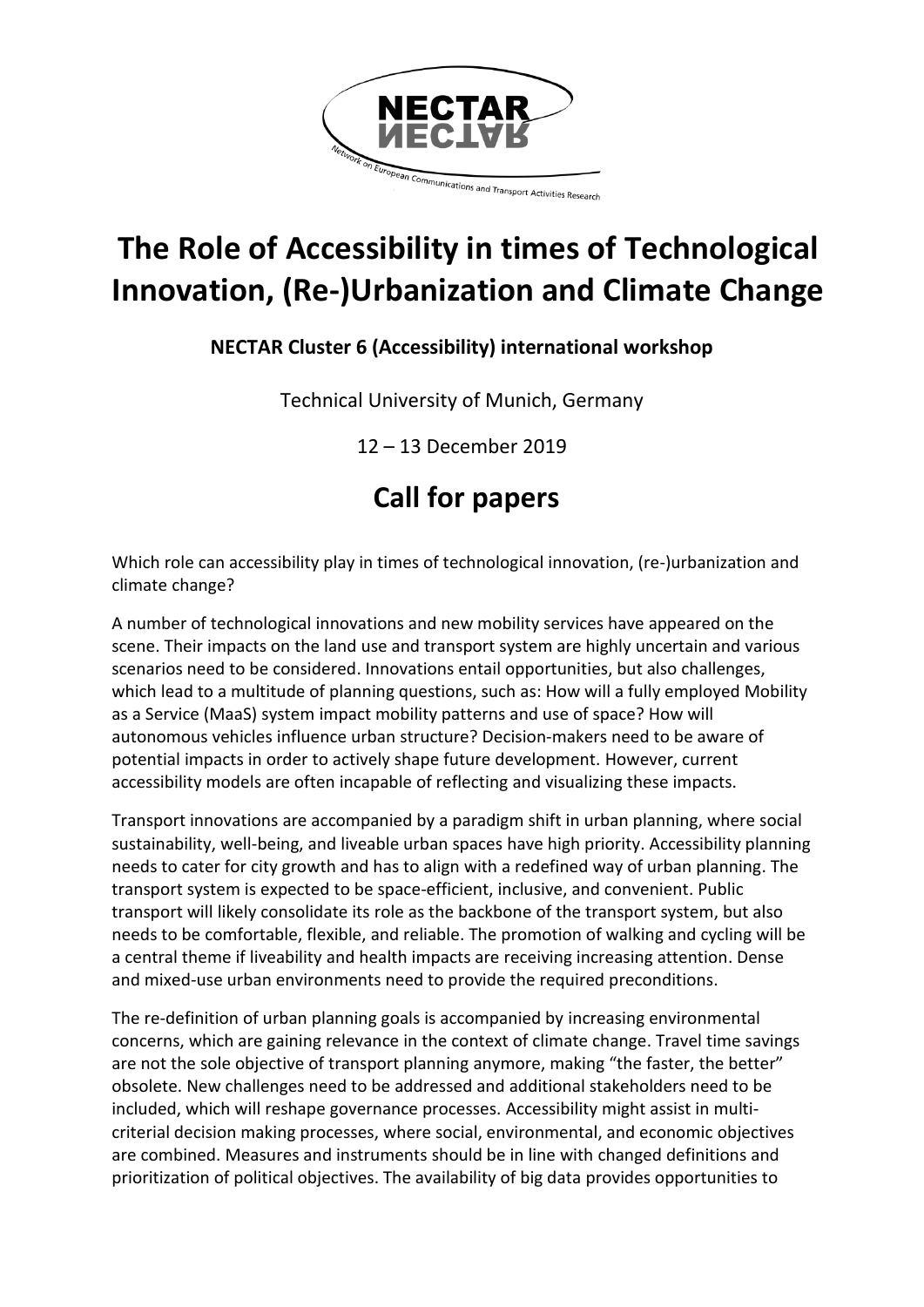

model and plan for increasingly complex networks. Interactive accessibility tools, making use of multiple data sources and open data, could help to engage various stakeholders and encourage a common discussion in order to ensure more sustainable mobility practices.

#### **Topics of interest**

The workshop will focus on the following topics:

- Measuring active mobility, e.g. walking and cycling
- Subjective wellbeing and comfort
- Social inclusion by technological innovation
- Accessibility modelling in times of open source and open data
- Accessibility in the era of big data
- Public transport accessibility and reliability
- Modelling intermodal accessibility
- Accessibility and complex networks
- Governance and decision-making based on accessibility

#### **Venue and side events**

Before the NECTAR workshop an important seminar of the Urban Europe Research Alliance (UERA) will take place in Munich on 11 December 2019. This meeting of the Thematic Group "Accessibility and connectivity" of the UERA, will focus on "Mobility Transitions". Keynote speeches will also be proposed on topics related to accessibility and connectivity and are already identified. Both the NECTAR workshop as well as the UERA seminar will take place at the Technical University of Munich, Germany.

#### **Abstract and CV submission**

If you are interested to participate in the NECTAR workshop, please send an **abstract** of your presentation (500-1000 words) including author names and affiliations and keywords, and your **CV** (2-4 pages) in PDF format to [benjamin.buettner@tum.de](mailto:benjamin.buettner@tum.de) before **11 October 2019**.

#### **Participation and NECTAR membership**

Up to 20 authors will be invited to present their paper in the workshop. Registration, meals and accommodation for one night will be offered to NECTAR members, for only one author per paper. One night of hotel accommodation will be offered to participants who have confirmed their participation by sending copies of travel tickets before 29 November 2019. All practical details will be communicated through the conference website. In order to participate in the Conference, a consecutive and current two-year NECTAR membership is necessary (2019-2020). Non-members can find details of how to join the association on the "Membership" page of NECTAR's website: [www.nectar-eu.eu/membership](http://www.nectar-eu.eu/membership)